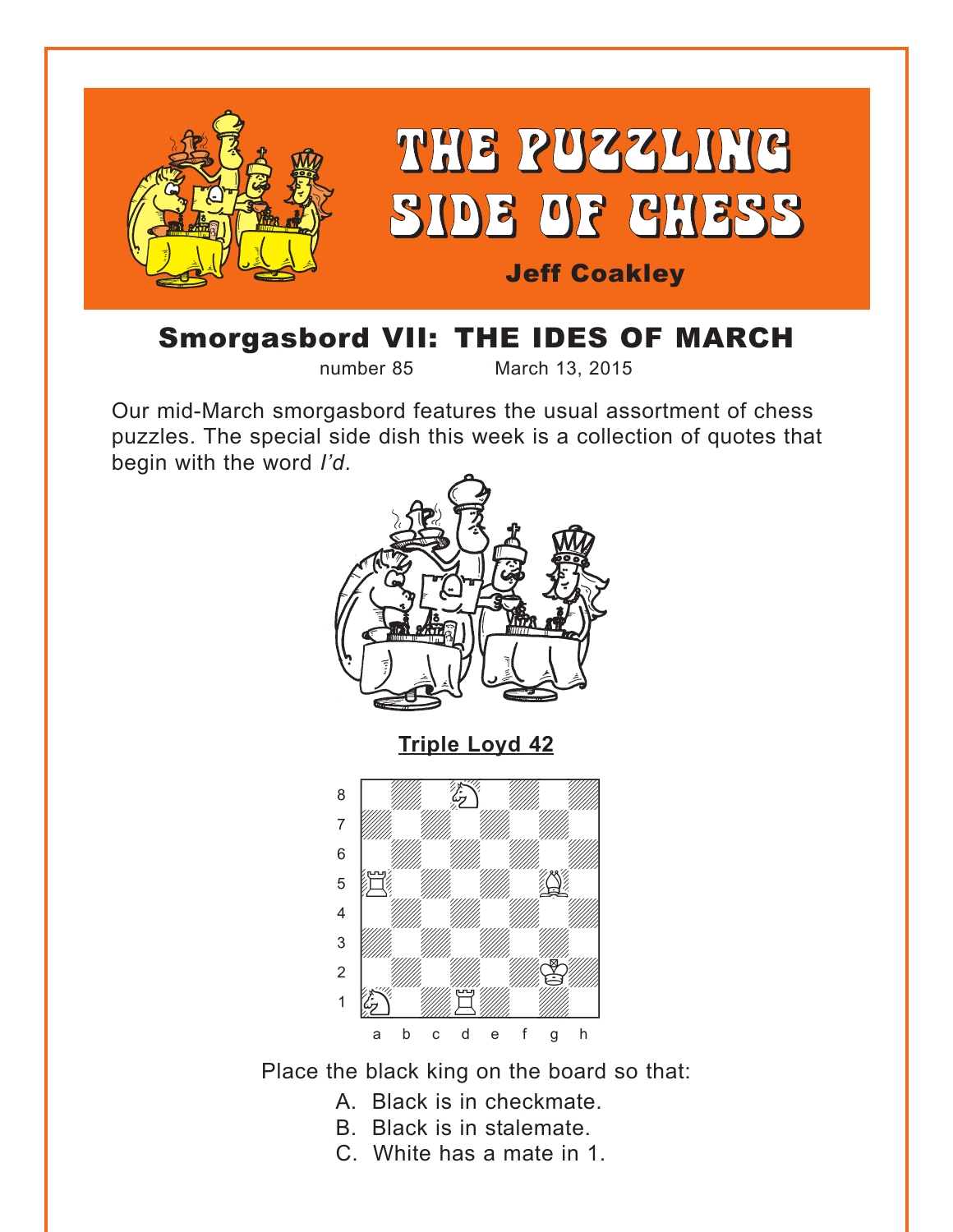<span id="page-1-0"></span>The contraction *I'd* is short for either 'I would' or 'I had'. Its most quotable usage is the former, normally followed by the word 'rather', as in these lyrics by Paul Simon from the song *El Condor Pasa*.

*I'd rather be a sparrow than a snail.*

*I'd rather be a hammer than a nail.*

Hard to disagree with those sentiments. Would you?



## **[Inverted Loyd 15](#page-7-0)**

Add a white rook, bishop, and knight so that White has mate in one.

The next quote, by Hall of Fame baseball pitcher Lefty Gomez, is easily applied to any human endeavour, including chess.

*I'd rather be lucky than good.* 

Vernon Louis Gomez (1908-1989) played for the New York Yankees from 1930 to 1942. "Lefty" was not his only nickname. He was also known as "El Goofo" and "Goofy Gomez". For being funny, not for dropping the ball.

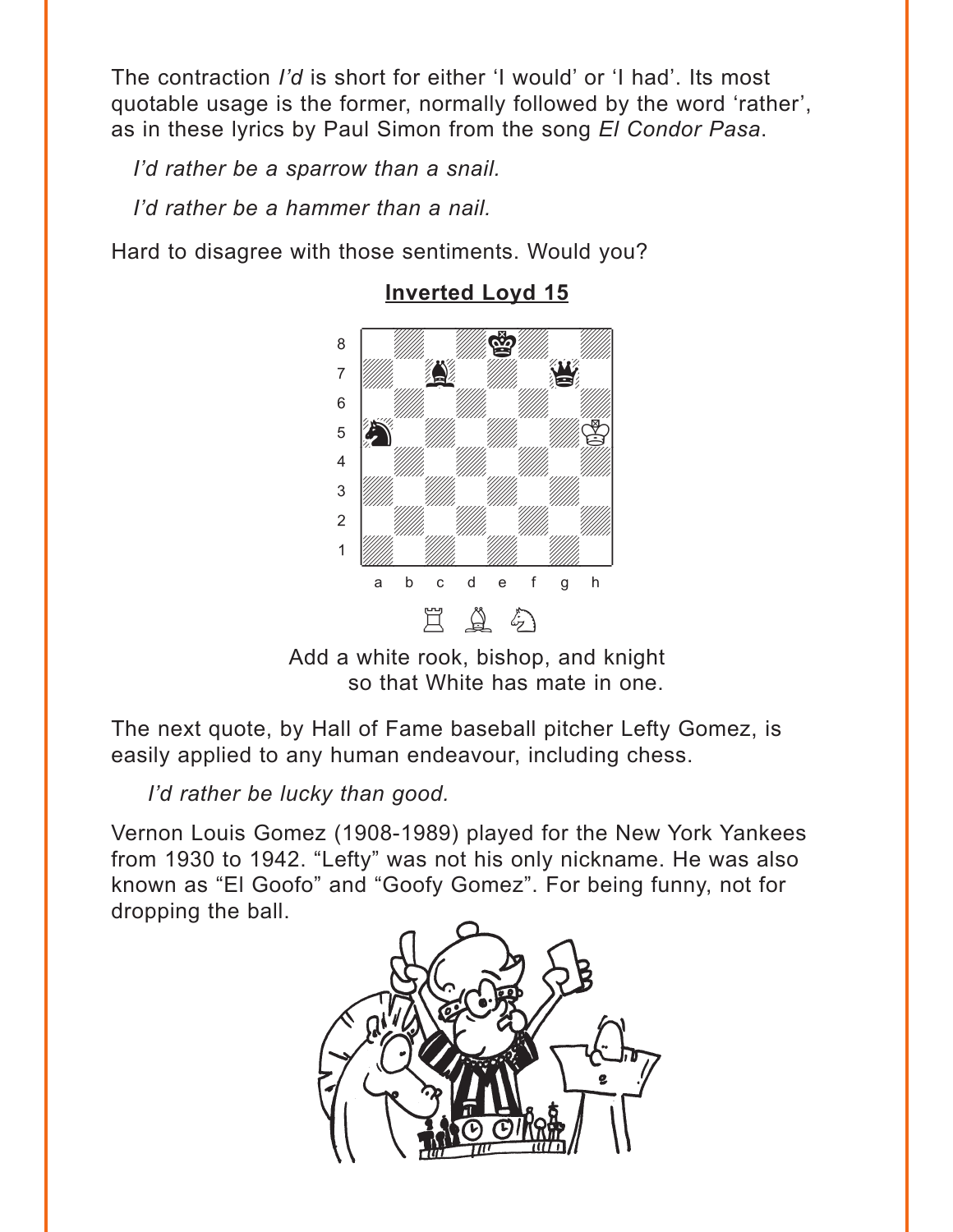#### Who's the Goof? 29

<span id="page-2-0"></span>

Continuing with the baseball theme, the legendary Babe Ruth had this to say before the grand opening of Yankee Stadium on April 18, 1923.



I'd give a year of my life if I could hit a home run on opening day of this great new park.

The New York Yankees, led by Babe Ruth (left), march onto the field for the first game in their new stadium. They won 4-1 over the Boston Red Sox, thanks to a three-run homer by the "Sultan of Swat", George Herman Ruth, Jr. (1895-1948).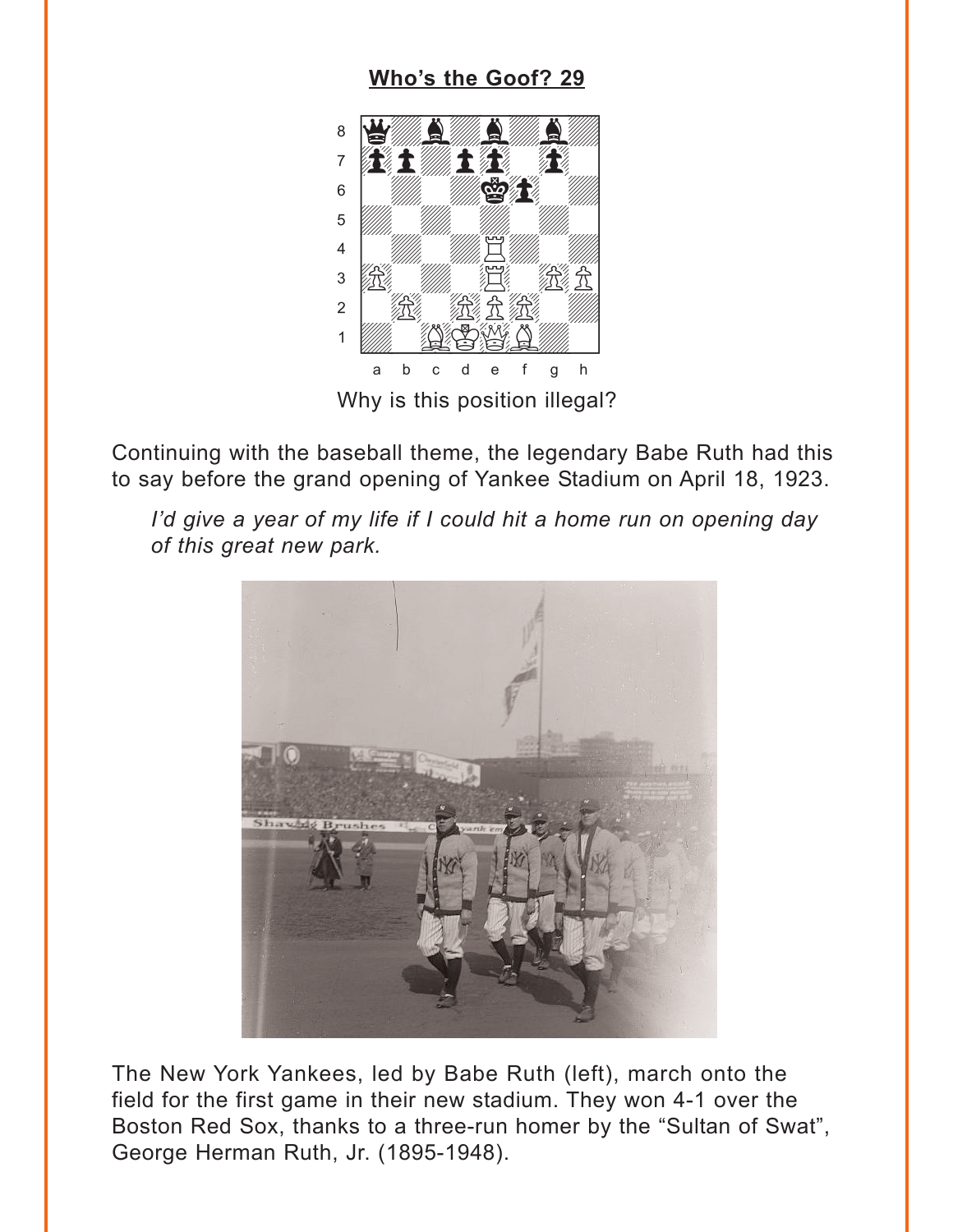<span id="page-3-0"></span>The 2015 baseball season starts in a couple weeks. Can any sports expert answer this riddle: What do baseball and chess have in common?



**Synthetic Game 13** 

Compose a game that ends with the move 6.Rh1#.

American grandmaster Reuben Fine (1914-1993) was from the Bronx, the northern borough of New York City where Yankee Stadium is located. Perhaps he was a fan of the "Bronx Bombers", as the team is often called.



**Reuben Fine**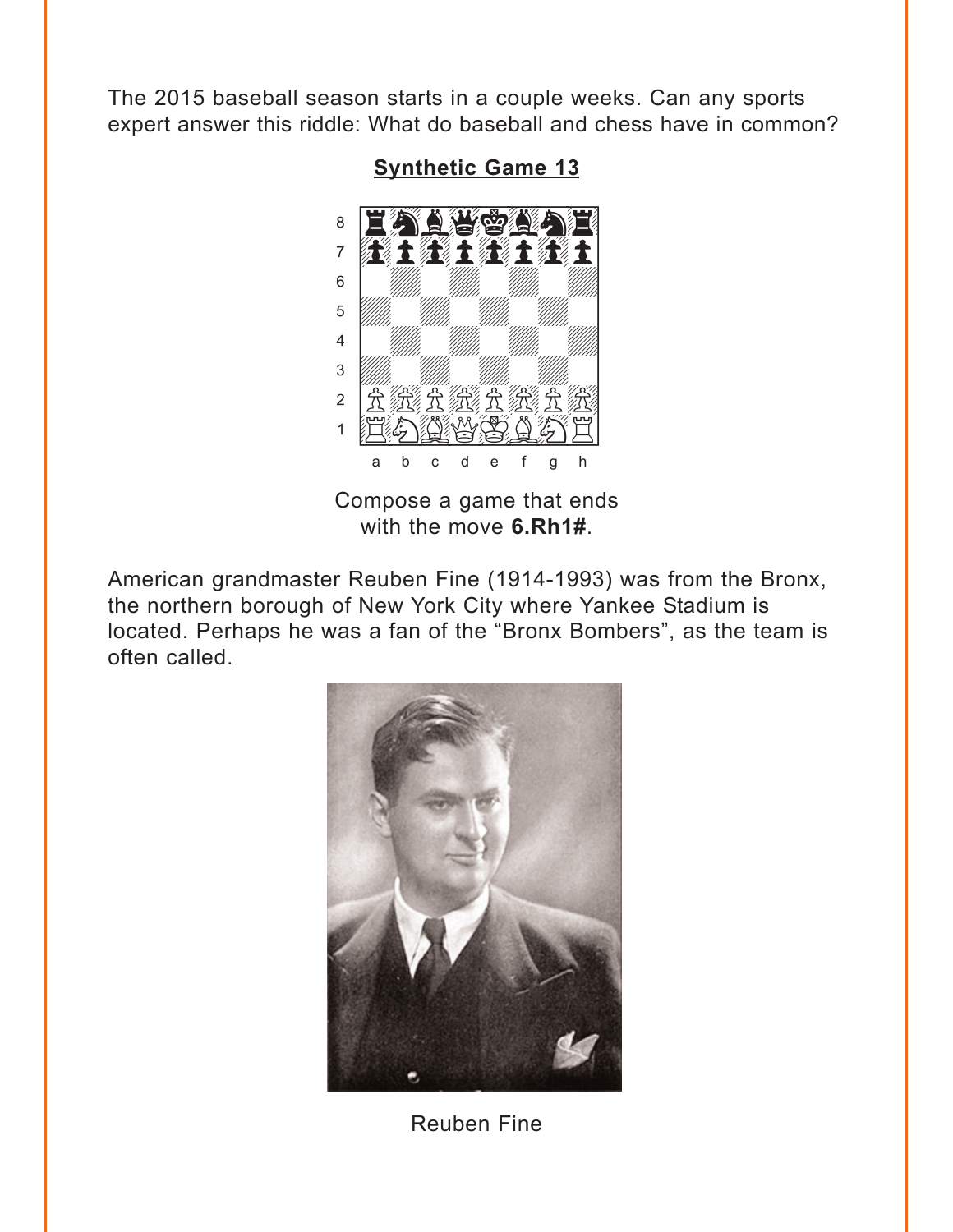<span id="page-4-0"></span>Fine was one of the world's elite chess players from 1935 to 1950 and had a positive score against world champions Alexander Alekhine and Mikhail Botvinnik. A recognized authority on endgames, he once said:

*I'd rather have a pawn than a finger.* 

Probably not a wise exchange, but obviously he valued the advantage of an extra pawn!



**[Chess Maze 12](#page-10-0)** where  $\frac{1}{\sqrt{2}}$  we have the set of  $\frac{1}{\sqrt{2}}$ 

Pawn Maze

Which kind of promoted piece gets through the maze fastest? Rook, bishop, or knight?

Only the white pawn moves. When it reaches the last rank, it may become a rook, bishop, or knight. But not a queen. After the promotion, only the promoted piece moves. Find the shortest path to capture the black king, without taking any pieces or moving to a square attacked by a black piece. It is possible to go through the maze with a rook, bishop, or knight. Figure out which piece has the shortest path, and which the longest.

This puzzle is a *Toronto style* chess maze. Captures are not allowed. For more details, see column 69.

On a serious note, here's a thoughtful quote by Kurt Cobain (1967-1994), lead singer and guitarist of Nirvana.

*I'd rather be hated for who I am, than loved for who I am not.*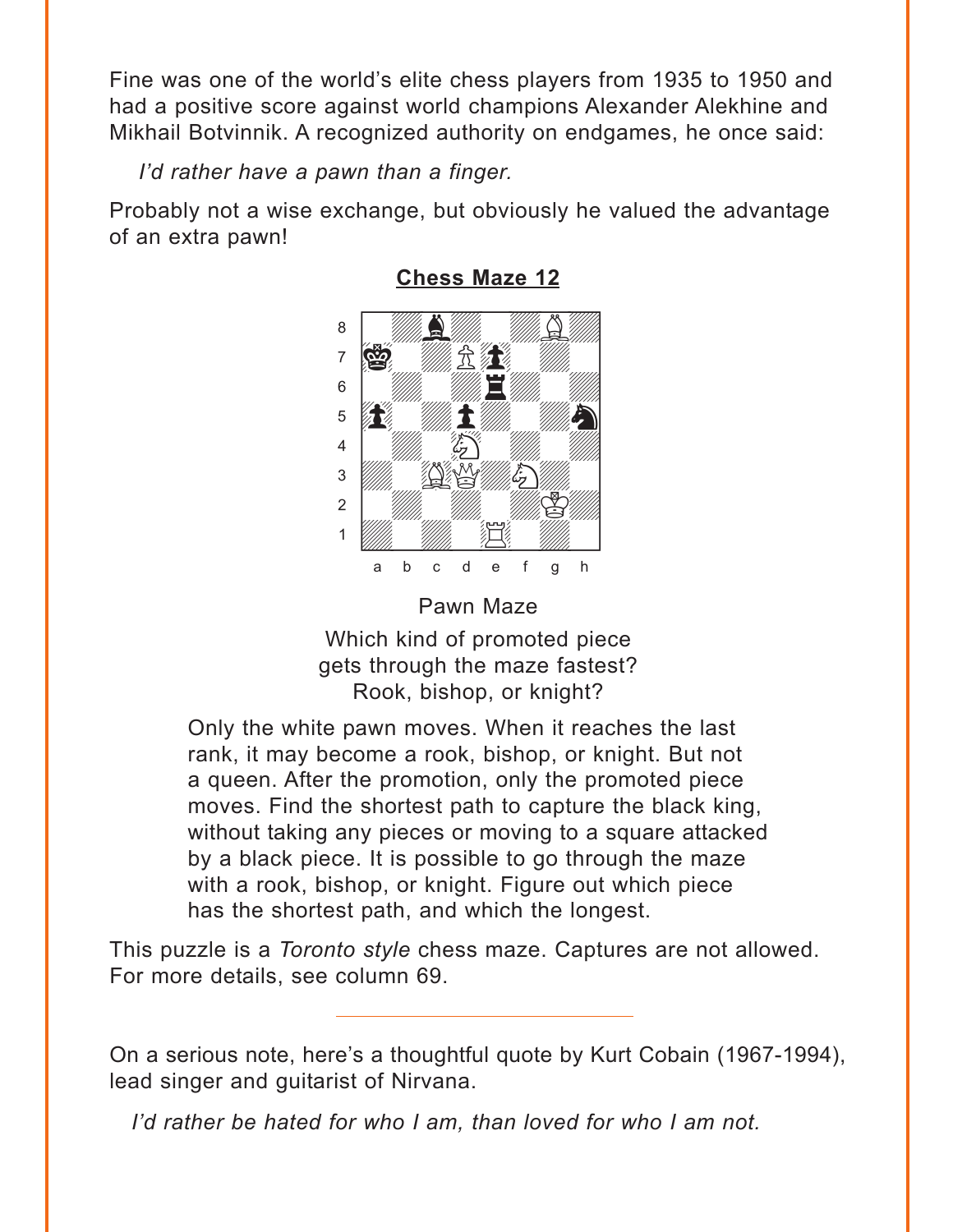#### **Multi-Wham 21**

<span id="page-5-0"></span>

series-mate in 15 White plays fifteen moves in a row to mate Black.

Only the last move may give check. Captures are allowed. White may not place their own king in check. Black does not get a turn.

Have you seen this bumper sticker from zazzle.com?

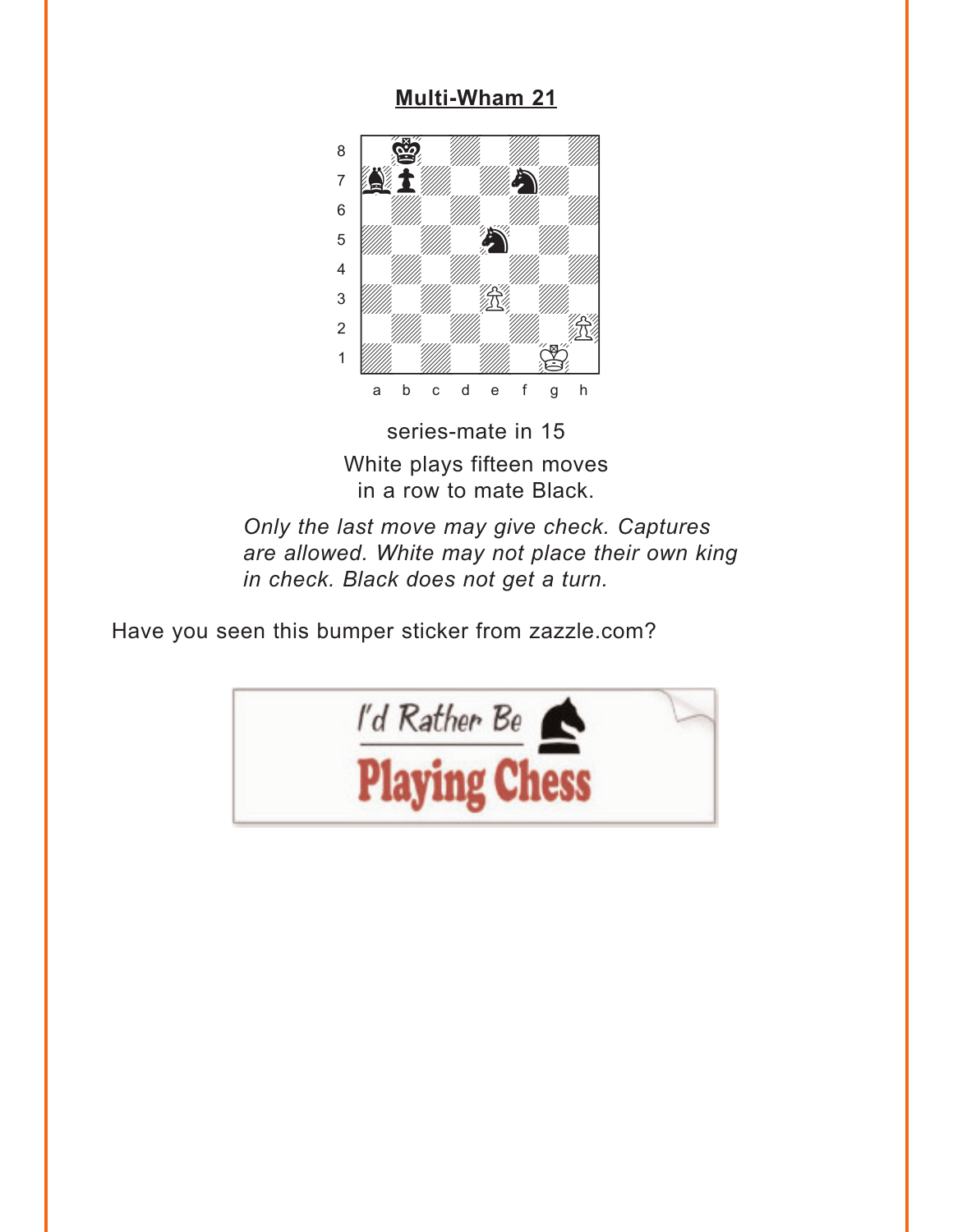## <span id="page-6-0"></span>**SOLUTIONS**

All problems by J. Coakley. The maze is from *Winning Chess Puzzles For Kids Volume 2* (2010). The others are *ChessCafe.com* originals (2015).

*PDF hyperlinks***.** You can advance to the solution of any puzzle by clicking on the underlined title above the diagram. To return to the puzzle, click on the title above the solution diagram.

*Archives***.** Other columns with similar problems can be found in the Puzzling Side archives.



### **[Triple Loyd 42](#page-0-0)**

## **The Ides of March**

The term 'ides of March' comes from the Latin *idus Martiae*. 'Idus' is a noun that means the day of the full moon. The adjective 'Martiae' refers to the month March, named for Mars, the god of war.

In the Roman calendar, the Ides of March fell on the 15th of the month. In older versions of their calendar, March was the first month of the year and holiday celebrations in honour of Mars were held from the 1st until the Ides.

Significant historical events on March 15 include the assassination of Julius Caesar in 44 BC by a group of Roman senators and the return of Christopher Columbus to Spain in 1493 after his first voyage to the New World.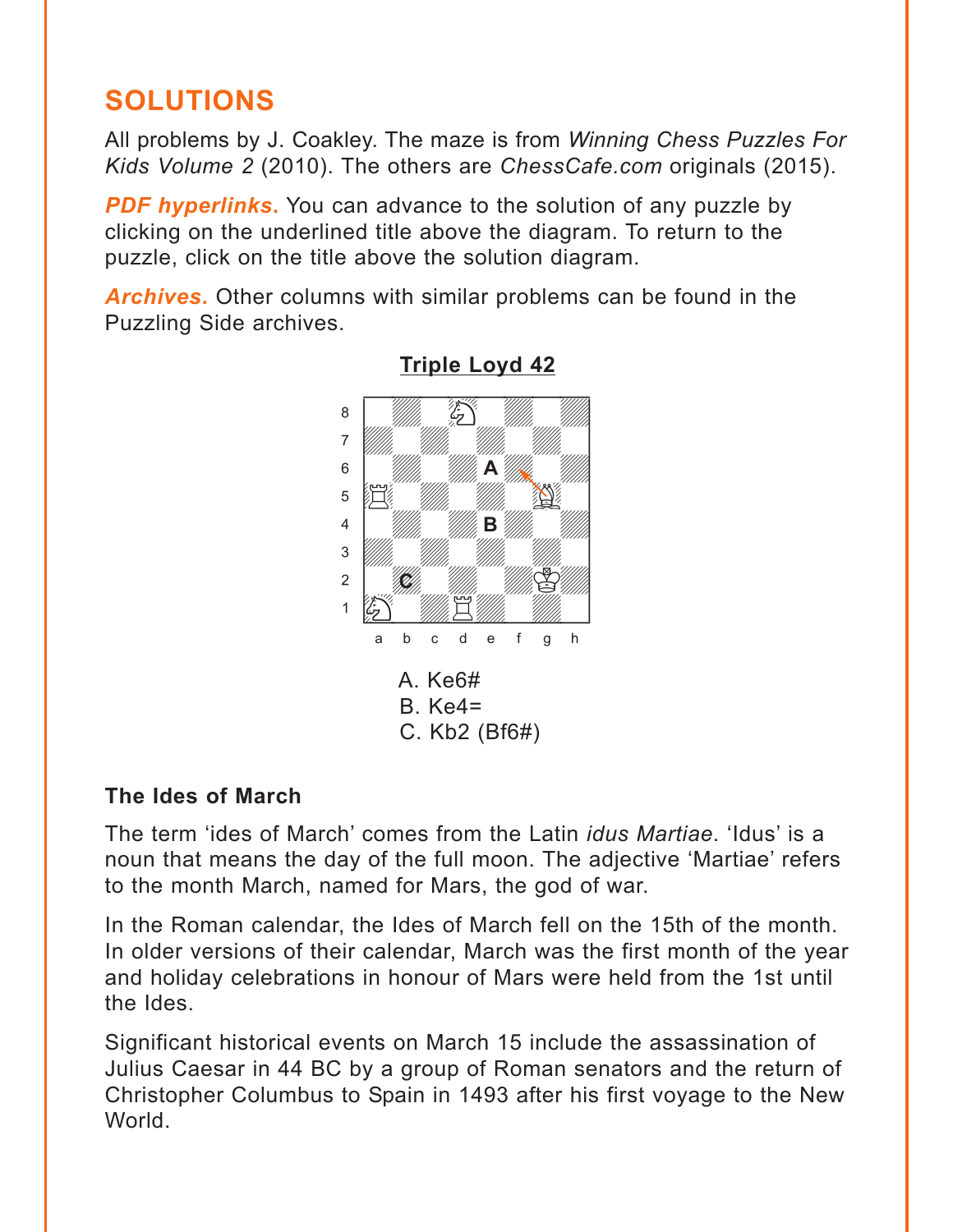## **Inverted Loyd 15**

<span id="page-7-0"></span>



 $1.Rxq7#$ 

The Ides of March is also the name of a rock band from Chicago. Their funky pop song Vehicle climbed near the top of the charts in 1970.



Who's the Goof? 29

The position is illegal because there are not enough missing black pieces to explain the number of captures made by the white pieces.

#### Analysis

- a) An initial survey of the position shows that White is missing three pieces (NNp).
- b) Based on the unmoved bishop at c1 and pawns at a3, b2, d2, we know that the original white rook from that corner was captured on a1, a2, or b1. Which means one of the white rooks is a promoted c-pawn and the three missing white pieces are actually RNN.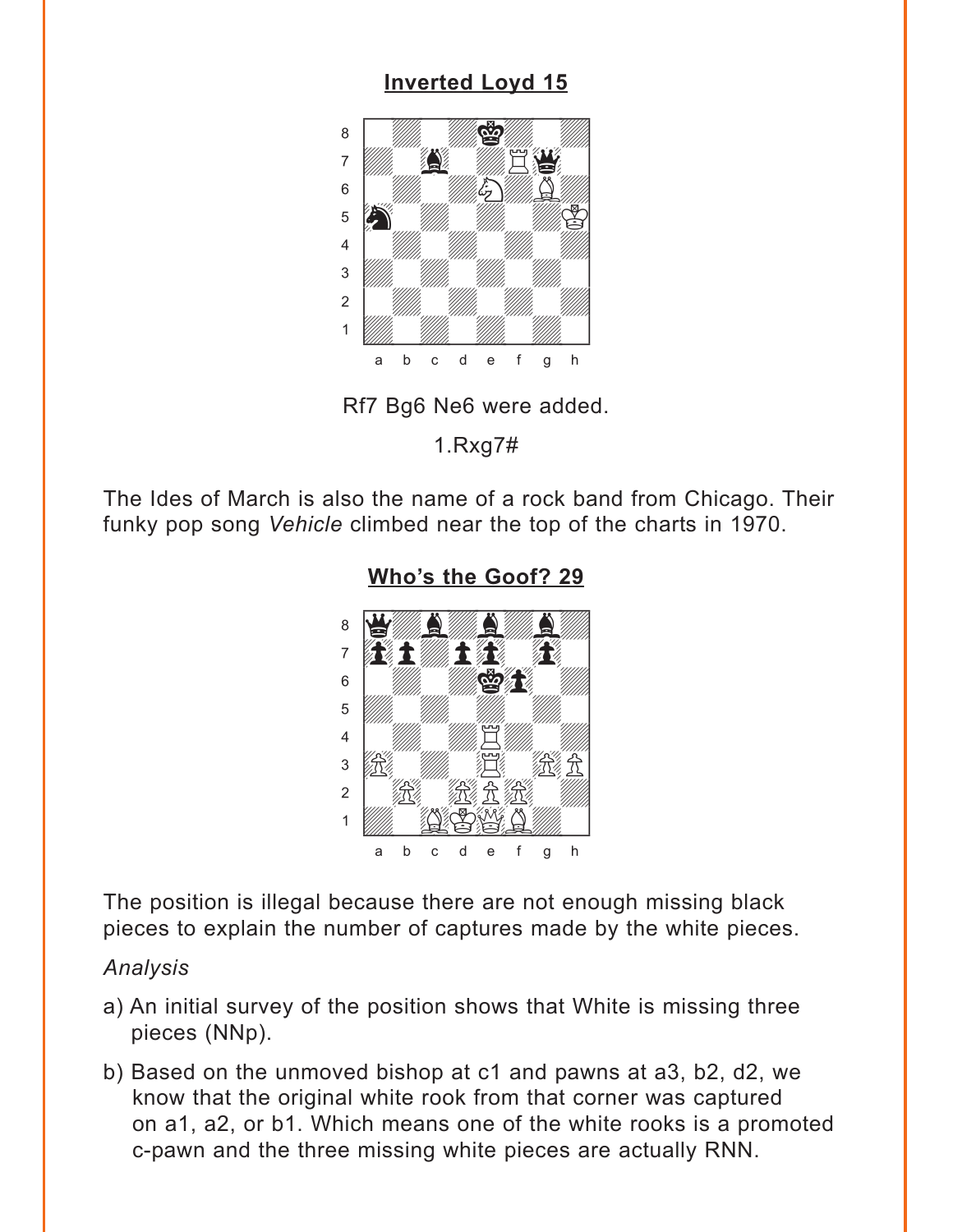- c) Black has eleven pieces on the board, but three of them are lightsquare bishops. Two of the bishops are promoted pawns. So the five missing black pieces are RRBNN.
- d) Because of the unmoved bishop at c8 and the unmoved pawns at a7, b7, d7, e7, g7, we can deduce that one black rook was captured on a8 or b8 and that the dark-square bishop was captured on f8. That leaves **three** black pieces (RNN) available for capture elsewhere.
- e) The white c-pawn required **one** capture to promote to a rook on d8. The black c-pawn got out of its way by capturing a white knight on the b- or d-file. The black pawn later captured the other white knight on the c-file (or on a2) before taking a white rook on b1 and promoting to bishop. That sequence accounts for the capture of all missing white pieces.
- f) The promotion of the black h-pawn and the escape by a white rook from behind the "wall of pawns" can be explained with **two** captures by white pawns on g3 and h3. First White played hxg3. Then the rook from h1 exited the 1st rank. Next the black h-pawn advanced and promoted on h1. Afterwards White played gxh3, which allowed the black bishop to leave h1.

So everything seems to be in order. White needed to make three captures with pawns (d8, g3, h3) and Black has three missing pieces available for capture. But there is one other feature in this weird position that also required a capture.

- g) Black is in check, so the last move had to be by the white rook on e4. But if it moved there without capturing, then the black king would already have been in check by the other rook at e3. And of course, as I've written a monotonous umpteen times, *it cannot be White's turn if Black is in check*.
- h) Since no missing black pieces are available for capture on e4, the position is illegal.

It is not possible to pinpoint an exact goof which makes the position illegal. The most accurate way to describe the "violation" is that the number of captures required by White is greater than the number of pieces that Black is missing.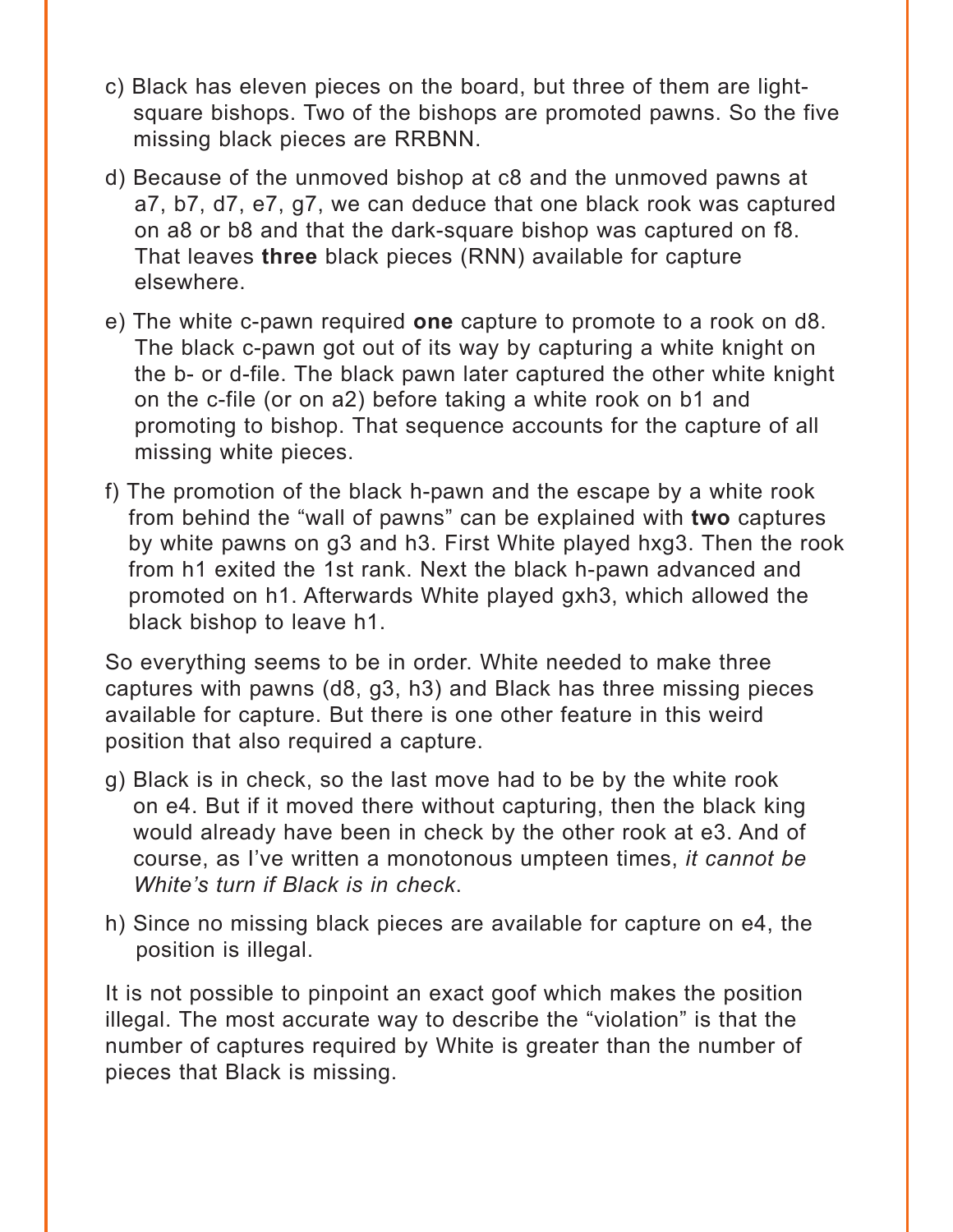#### **[Synthetic Game 13](#page-3-0)**

<span id="page-9-0"></span>

1.Nf3 f5 2.Rg1 Kf7 3.h4 Kg6 4.Ne5+ Kh5 5.d4 Kxh4 6.Rh1#

The game is not unique. White's moves can be played in almost any order, and d4 can be replaced by d3. Black can play 1...f6 instead of 1...f5.

The mate can also be arranged with the black king on h5.

1.Nf3 f5 2.Rg1 Kf7 3.h4 Kg6 4.h5+ Kxh5 5.Ne5 g5 6.Rh1#



Hopefully, Babe Ruth's wish for a home run on opening day of the 1923 season did not cost him a year of his life. It certainly added to his legend. A newspaper report on the team's victory that day referred to the new stadium as "The House That Ruth Built", a name that stuck. And it must have brought them good luck. The Yankees went on to win their first World Series that year.

The answer to the riddle is **sacrifices**. Baseball has sacrifice flies and sacrifice bunts. Chess has glorious queen sacrifices.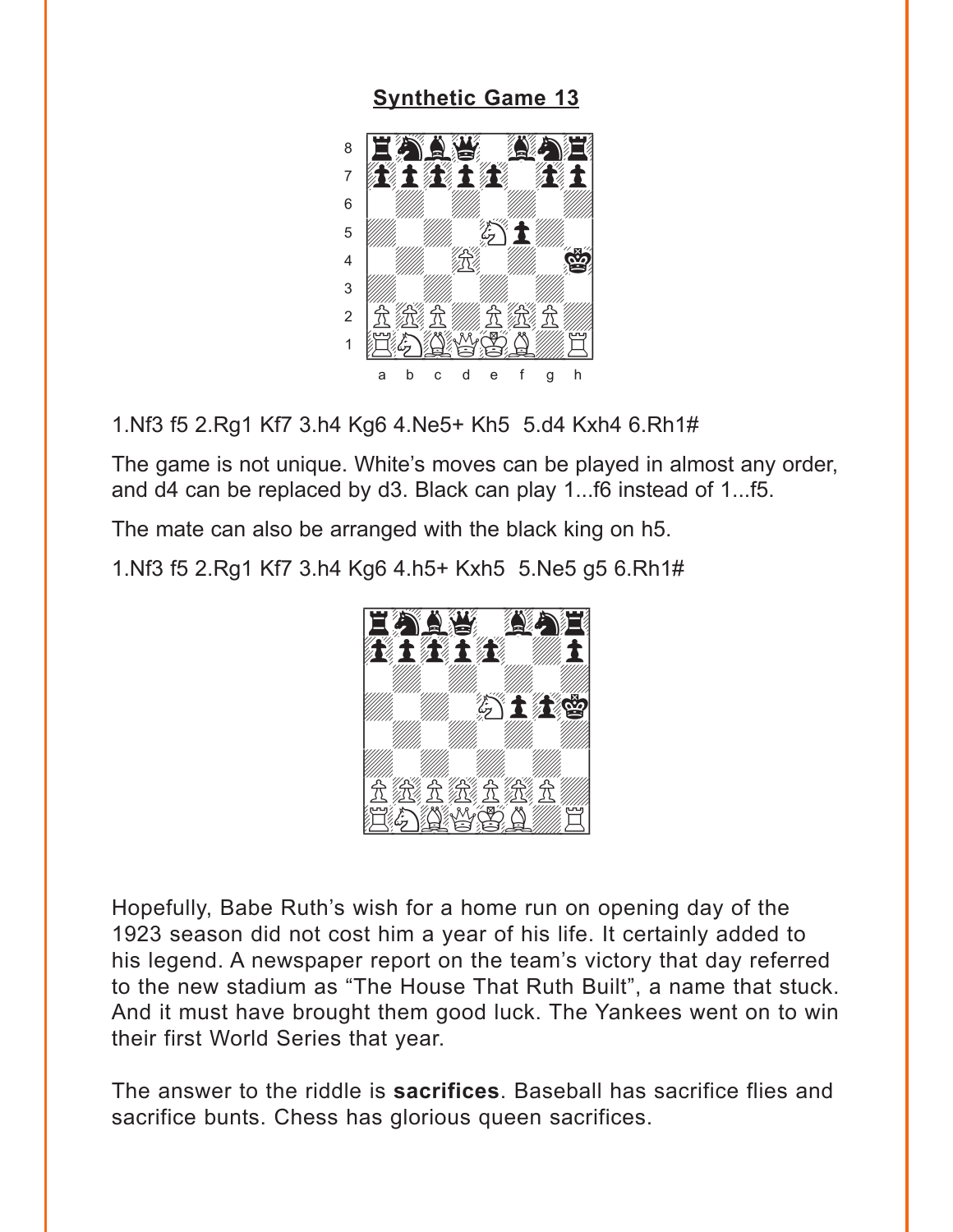#### **[Chess Maze 16](#page-4-0)**

<span id="page-10-0"></span>

- The bishop is the fastest. Eleven moves. d7-d8=B-c7-h2-g1-f2-h4-g5-c1-a3-c5xa7  $\Delta$
- The rook is slowest. Fourteen moves. d7-d8=R-f8-f5-g5-g4-h4-h1-f1-f2-b2-b5-c5-c7xa7 R
- The knight is middle of the road. Thirteen moves. d7-d8=N-f7-g5-h3-f2-g4-h2-f1-d2-b1-a3-b5xa7  $\mathcal{L}$

Promoting to a queen would take just three moves. d7-d8=Q-c7xa7

NYC trivia. The Bronx gets its name from the river that runs through it. Originally called Bronck's River after the colonist Jonas Bronck (~1600-1643), the spelling eventually changed from -cks to -x.

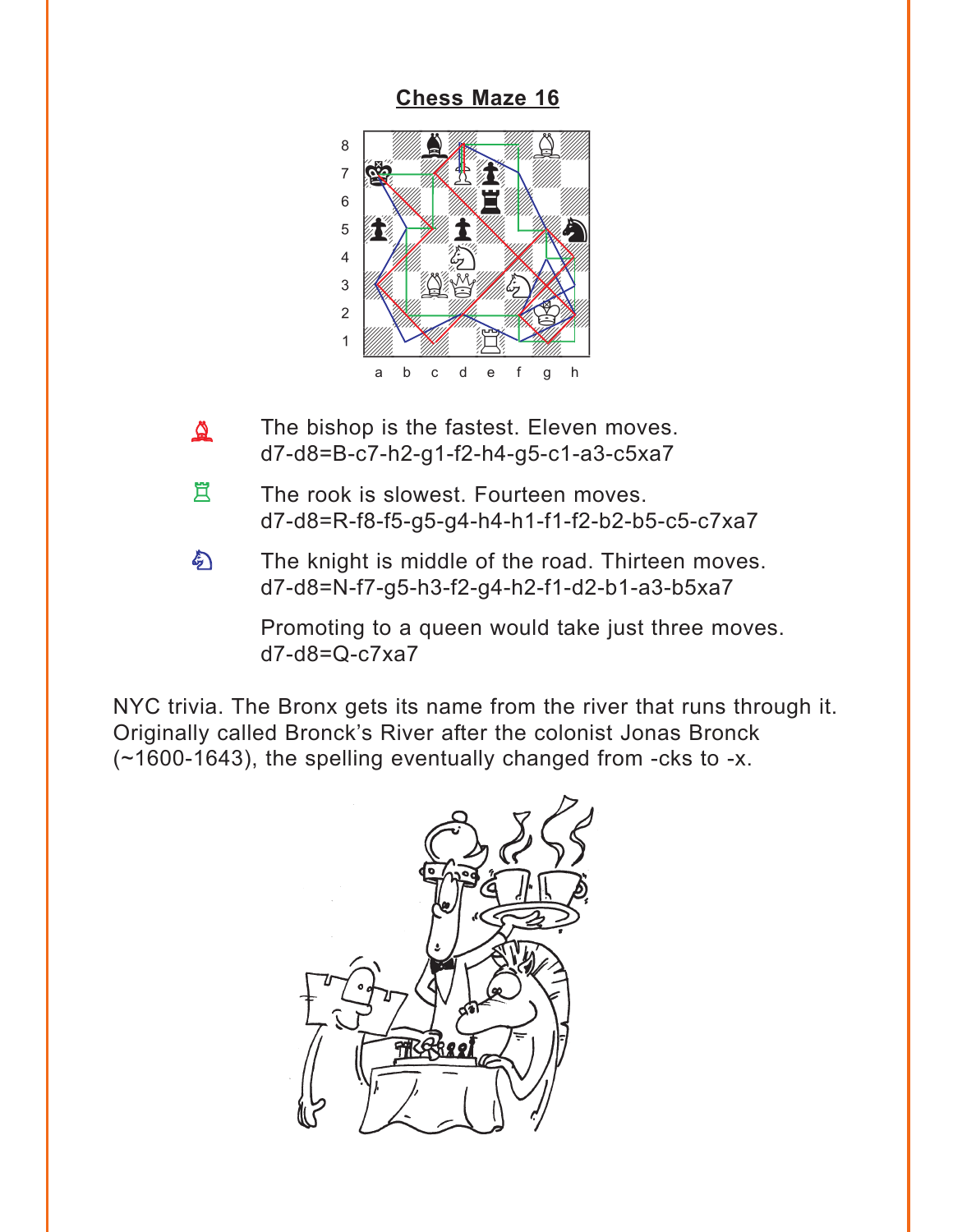### **[Multi-Wham 21](#page-5-0)** (series-mate in 15)

<span id="page-11-0"></span>

- 1.h4
- 2.h5
- 3.h6
- 4.h7
- 5.h8=N! Obstructing the 8th rank with the king in order to queen the pawn takes one move too long. 5.Kg2 6.Kg3 7.Kf4 8.Kf5 9.Kf6 10.Ke7 11.Ke8 12.h8=Q 13.Qg7 14.Qxf7 15.Qe7 16.Qd8#
- 6.Ng6! The knight on f7 must not be captured yet.
- 7.Nxe5
- 8.Nc4
- 9.Nb6 Unpinning the e-pawn and attacking a8 and c8.
- 10.e4
- 11.e5
- 12.e6
- 13.exf7 Necessary to become a dark-square bishop.
- 14.f8=B
- 15.Bd6#

with the set of the set of the set of the set of the set of the set of the set of the set of the set of the set of the set of the set of the set of the set of the set of the set of the set of the set of the set of the set  $\sim$   $\frac{1}{2}$   $\sim$   $\frac{1}{2}$  $\overline{a}$  and  $\overline{a}$  and  $\overline{a}$  and  $\overline{a}$  and  $\overline{a}$  $\begin{array}{|c|c|c|c|c|}\hline \circ & \circ & \circ & \circ & \circ & \circ\ \hline \end{array}$ 5 *VIII. VIII. VIII.* 4 | *William William William William William William William William William William William William William William William William William William William William William William William William William William William W* 3 *William William William William William William William William William William William William William William W* 2 | *William William William William William William William William William William William*  $\frac{1}{\sqrt{2}}$ a b c d e f g h